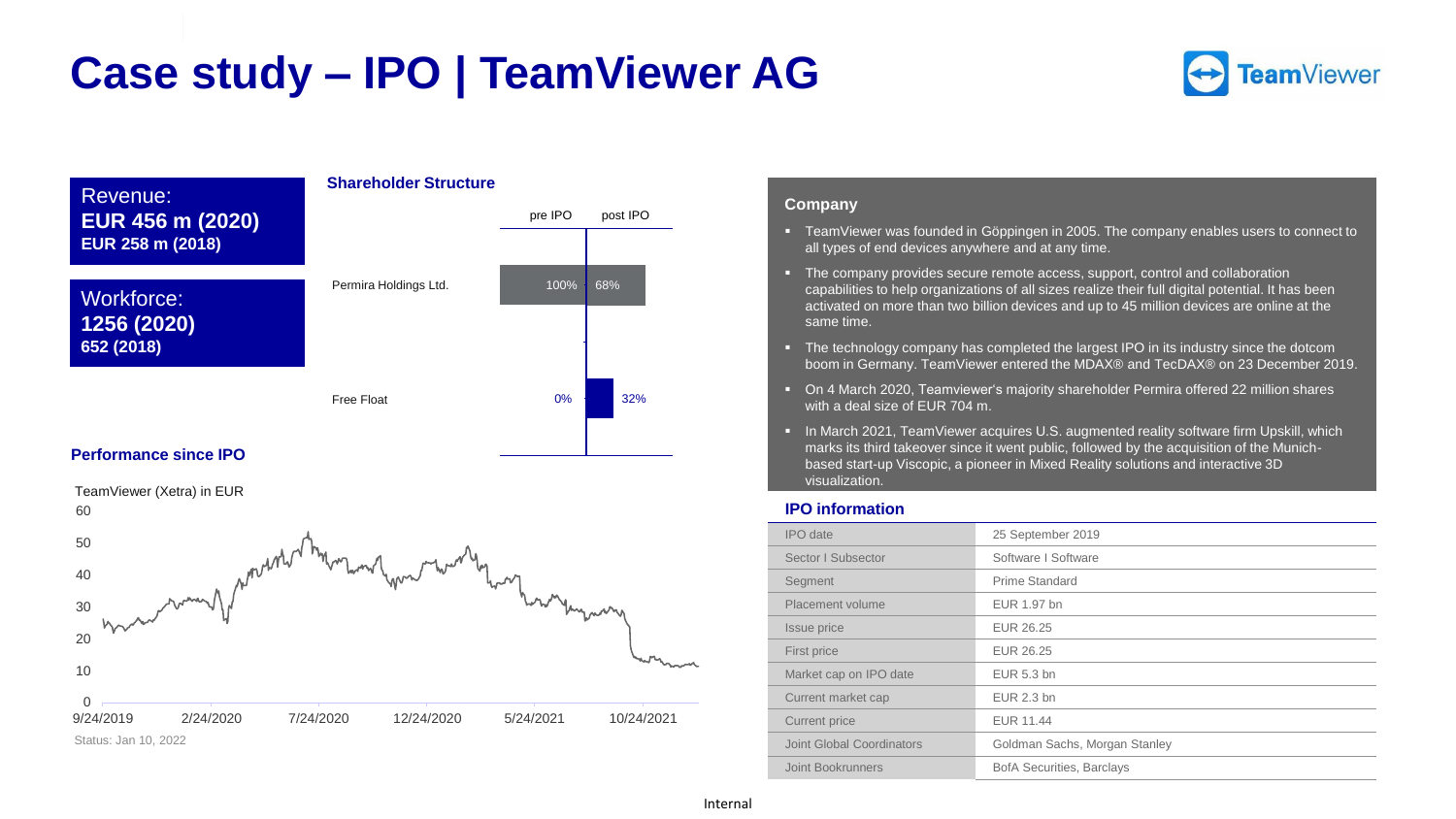# **Case study – IPO | TeamViewer AG**





### **Shareholder structure by country**



#### **Company**

- TeamViewer was founded in Göppingen in 2005. The company enables users to connect to all types of end devices anywhere and at any time.
- **E** The company provides secure remote access, support, control and collaboration capabilities to help organizations of all sizes realize their full digital potential. It has been activated on more than two billion devices and up to 45 million devices are online at the same time.
- The technology company has completed the largest IPO in its industry since the dotcom boom in Germany. TeamViewer entered the MDAX® and TecDAX® on 23 December 2019.
- On 4 March 2020, Teamviewer's majority shareholder Permira offered 22 million shares with a deal size of EUR 704 m.
- **.** In March 2021, TeamViewer acquires U.S. augmented reality software firm Upskill, which marks its third takeover since it went public, followed by the acquisition of the Munich-based start-up Viscopic, a pioneer in Mixed Reality solutions and interactive 3D visualization.

#### **IPO information**

| 25 September 2019                |
|----------------------------------|
| Software I Software              |
| Prime Standard                   |
| EUR 1.97 bn                      |
| EUR 26.25                        |
| EUR 26.25                        |
| EUR 5.3 bn                       |
| EUR 2.3 bn                       |
| EUR 11.44                        |
| Goldman Sachs, Morgan Stanley    |
| <b>BofA Securities, Barclays</b> |
|                                  |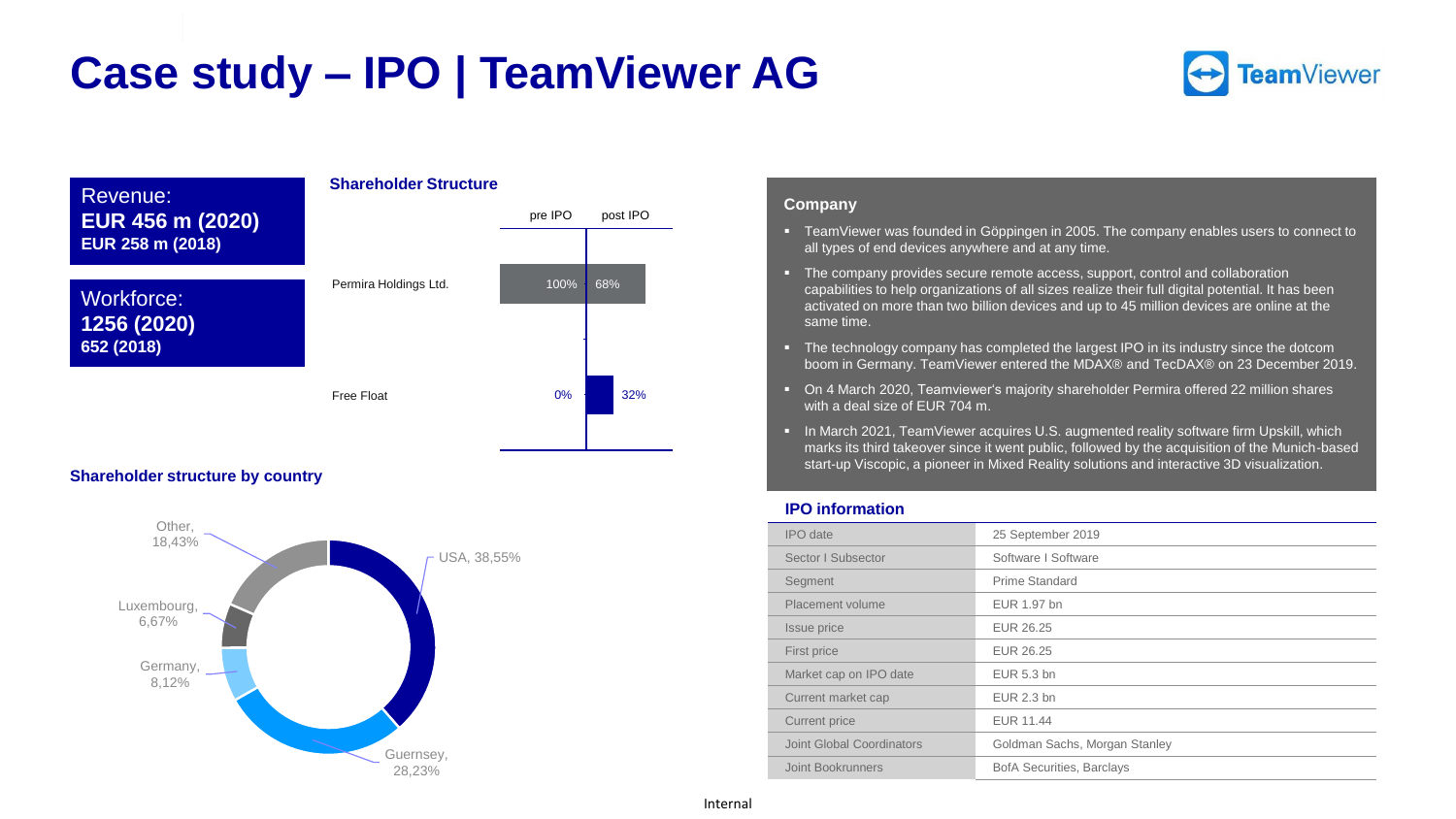# **Case study – IPO | TeamViewer AG**





09/12/ - 09/24/2019 Bookbuilding range: EUR 23.50 - 27.50

Issuing price: EUR 26.25 09/24/2019 (11:00 PM)

> 09/25/2019 IPO in Frankfurt First trading day MarketCap: EUR 5.25 bn

EUR 870 m 2014

12/15/2005 Foundation of TeamViewer

### **Company**

- TeamViewer was founded in Göppingen in 2005. The company enables users to connect to all types of end devices anywhere and at any time.
- **E** The company provides secure remote access, support, control and collaboration capabilities to help organizations of all sizes realize their full digital potential. It has been activated on more than two billion devices and up to 45 million devices are online at the same time.
- The technology company has completed the largest IPO in its industry since the dotcom boom in Germany. TeamViewer entered the MDAX® and TecDAX® on 23 December 2019.
- On 4 March 2020, Teamviewer's majority shareholder Permira offered 22 million shares with a deal size of EUR 704 m.
- **•** In March 2021, TeamViewer acquires U.S. augmented reality software firm Upskill, which marks its third takeover since it went public, followed by the acquisition of the Munich-based start-up Viscopic, a pioneer in Mixed Reality solutions and interactive 3D visualization.

#### **IPO information**

| <b>IPO</b> date           | 25 September 2019                |
|---------------------------|----------------------------------|
| Sector I Subsector        | Software I Software              |
| Segment                   | Prime Standard                   |
| Placement volume          | EUR 1.97 bn                      |
| Issue price               | EUR 26.25                        |
| First price               | EUR 26.25                        |
| Market cap on IPO date    | EUR 5.3 bn                       |
| Current market cap        | EUR 2.3 bn                       |
| Current price             | <b>EUR 11.44</b>                 |
| Joint Global Coordinators | Goldman Sachs, Morgan Stanley    |
| Joint Bookrunners         | <b>BofA Securities, Barclays</b> |

Teamviewer enteres MDAX and TecDAX